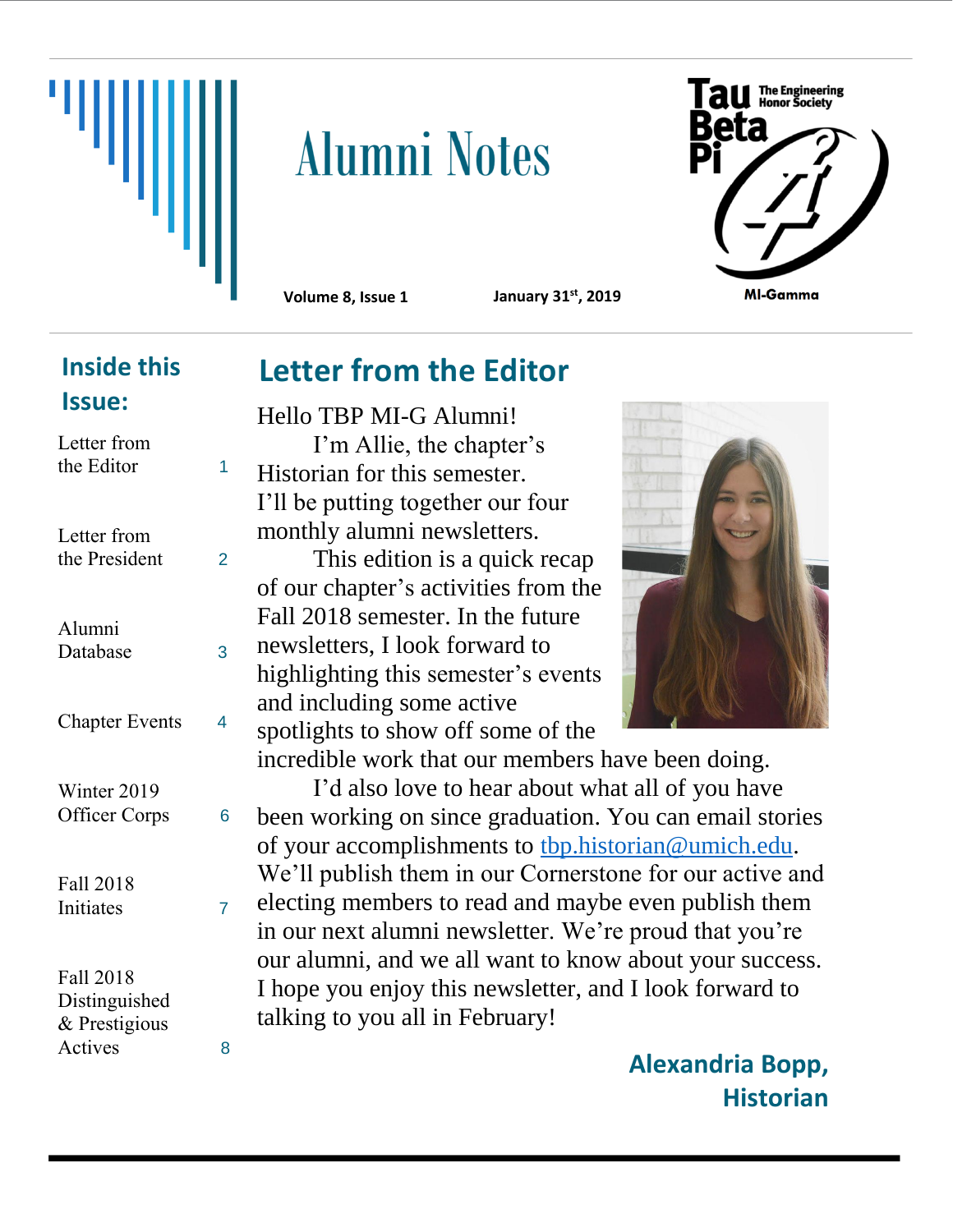# **Letter from the President**

Despite the cold and the snow, the MI-G chapter has started 2019 strong. Our Vice Presidents, Ellen and Josh are working hard to start the electee process for around 40 new electees following our First General meeting. In addition, our chapter already had our first TG of the semester at Buffalo Wild Wings. Currently, our officer corps is busy planning Cub Scouts Day, MindSET sessions, and an outing to the Michigan Basketball game against Wisconsin later in the semester.



As we look to the semester ahead, the officer corps hopes to continue the success of some of our recent initiatives as well as start new projects for the chapter. This semester, the chapter will continue our Grad Student Speaker series. The opportunity allows students on campus to receive feedback from our friendly TBPanelists on their research presentation. We will also this semester

be continuing our mentorship program as part of our electee requirements. Advisor, Joanna, along with our Vice Presidents will be using feedback collected from last semester to improve our initiatives that matches electees with current active members. Our Campus Outreach Officer, Arushi Agarwal, along with Campus Outreach Chair, Daniel Knister, are currently looking to pilot a new format for our tutoring program; this change would focus on tutoring during a weekly drop-in session instead of scheduling help one on one. The chapter is also currently developing our Diversity, Equity, and Inclusion committee; the committee will be exploring how MI-G can continue to be a leader in the College of Engineering through its efforts to promote accessibility and equity for engineering students of all backgrounds and identities.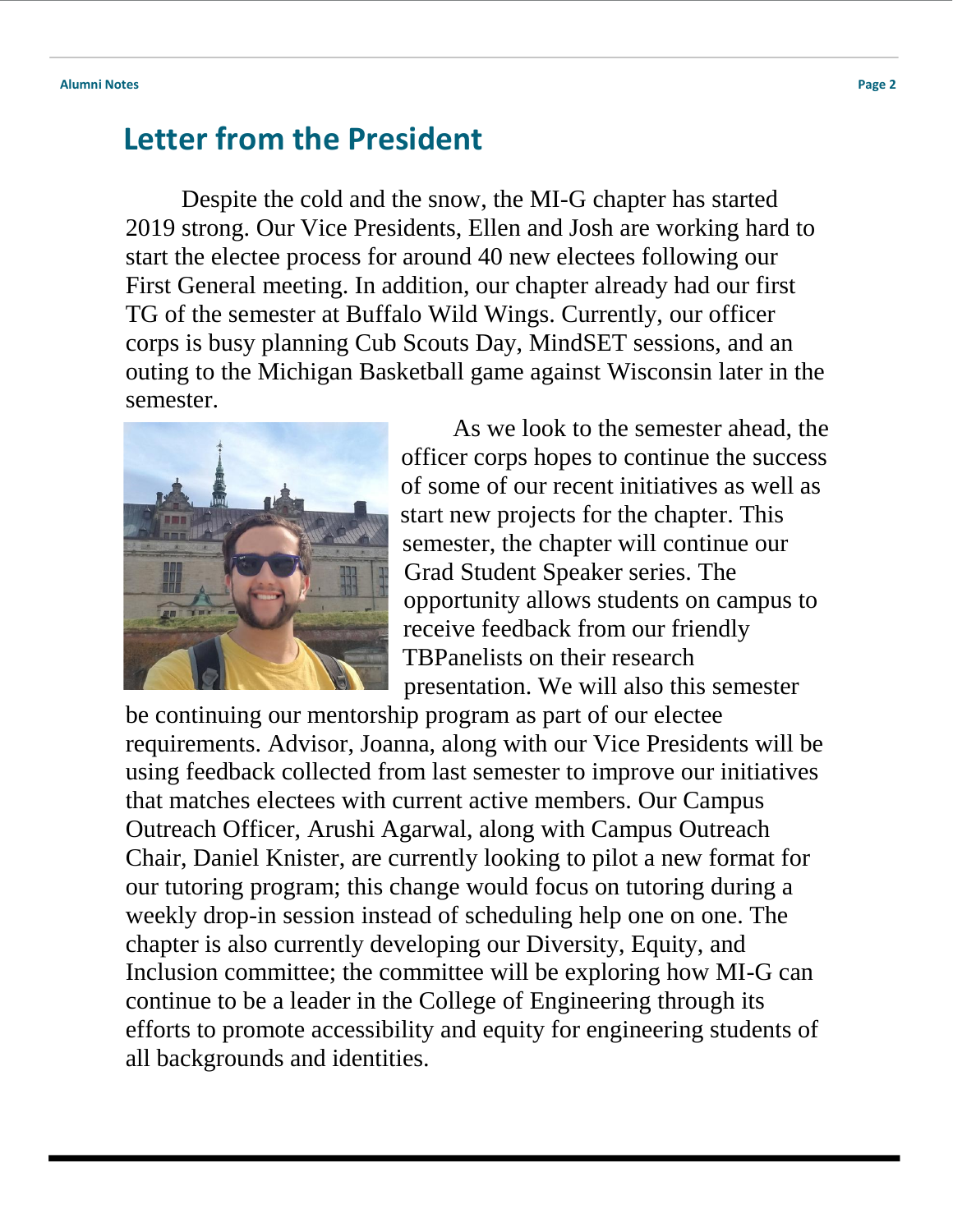# **Letter from the President Continued**

With this being my last semester of undergraduate studies, I am honored to serve as chapter president along with all the stellar officers for Winter 2019. Since I elected in Fall 2016, TBP has become my family (which it was kind of already since my father elected to TBP at MI-A). I am very excited to continue to grow the chapter to reach new students in the College of Engineering, foster a stronger community of actives and alumni, and continue to promote integrity and excellence in engineering!

# **Angelo Vozza, President**

# **Alumni Database**

Hello alumni!

My name is Brendon Brown, and I am the professional development officer for Tau Beta Pi. Every semester we have an opportunity for any interested TBP alumni to join our growing database of alumni contacts which we publicize to TBP's member core. The database is primarily used for career related purposes for current students who are hoping to get some advice



towards working in a similar industry or position that you might hold or held previously. It's a great resource practice that many other student organizations here on campus are also adopting, so I hope you'll consider adding your information to the database which you can access at this link:

<https://bit.ly/2B7RwjP>

**Brendon Brown, Professional Development Officer**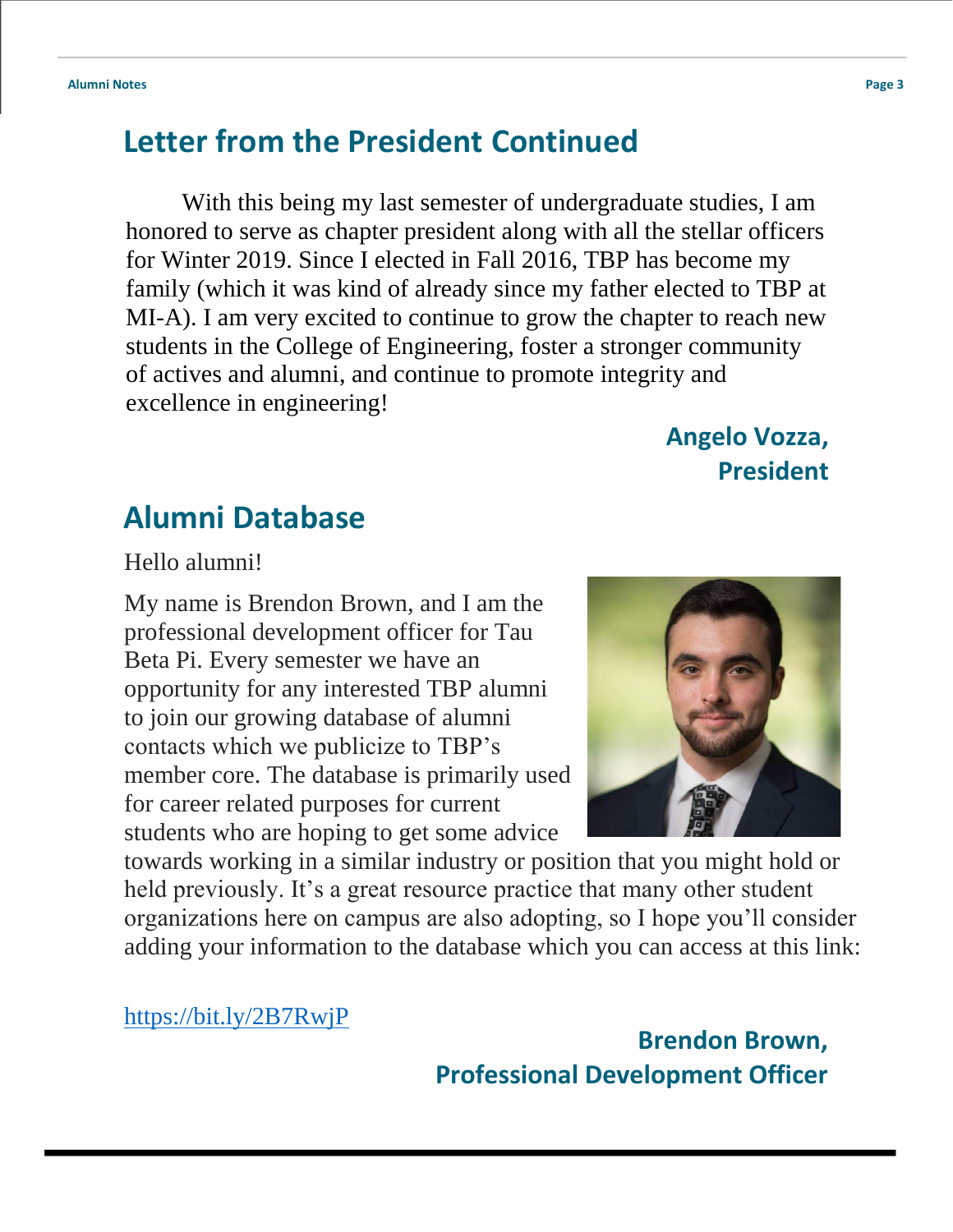## **Chapter Events**

#### Convention

MI-G took a delegation of 10 officers, advisors, and active members to the National Convention in Denver, Colorado. Our chapter was a recipient of the Chapter Excellence Award and Chapter Projects Award with Distinction, and we were an honorable mention for the R.C.



Matthews Outstanding Chapter Award.

# Knitwits

Volunteers helped make more than 50 blankets this semester that were locally distributed to domestic shelters, agencies serving the homeless, community centers, and others in need via the Ginsberg center.

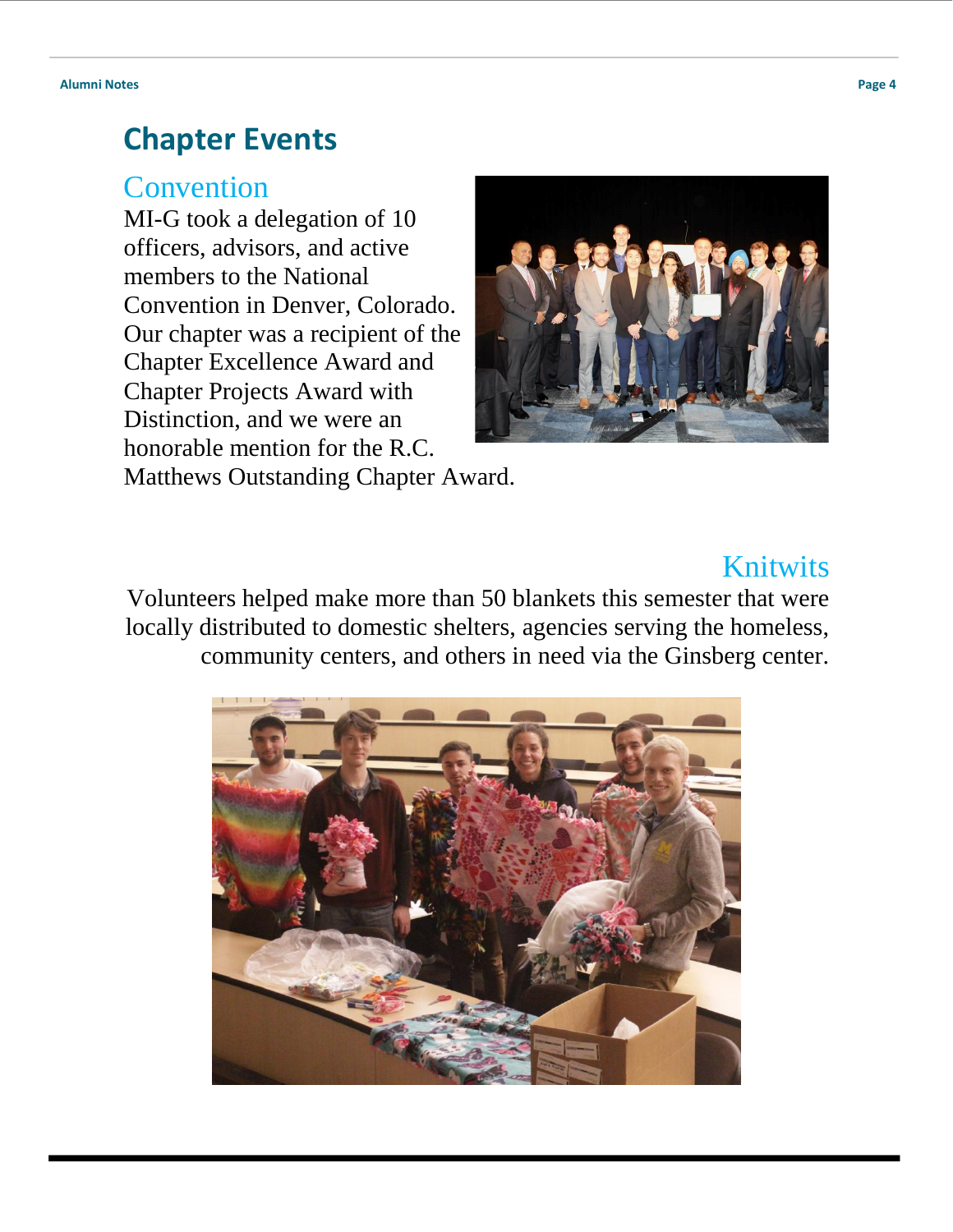# **Chapter Events Continued**

# Wild Lights

TBP members took a trip to the Detroit Zoo to see the Wild Lights display, a holiday tradition with over five million LED lights illuminating trees, buildings, and sculptures throughout the front half of the Zoo. This was our first inter-chapter event; we had a chance to meet fellow Tau Bates from MI-H at Lawrence Tech University.



# MindSET



Volunteers taught 4th and 5th graders some engineering concepts, walking them through fun hands-on modules. On the first week, the project involved teaching the children about the concept of density. For the final project, they worked on learning about the physics behind catapults, getting the opportunity to make one at the end to take home.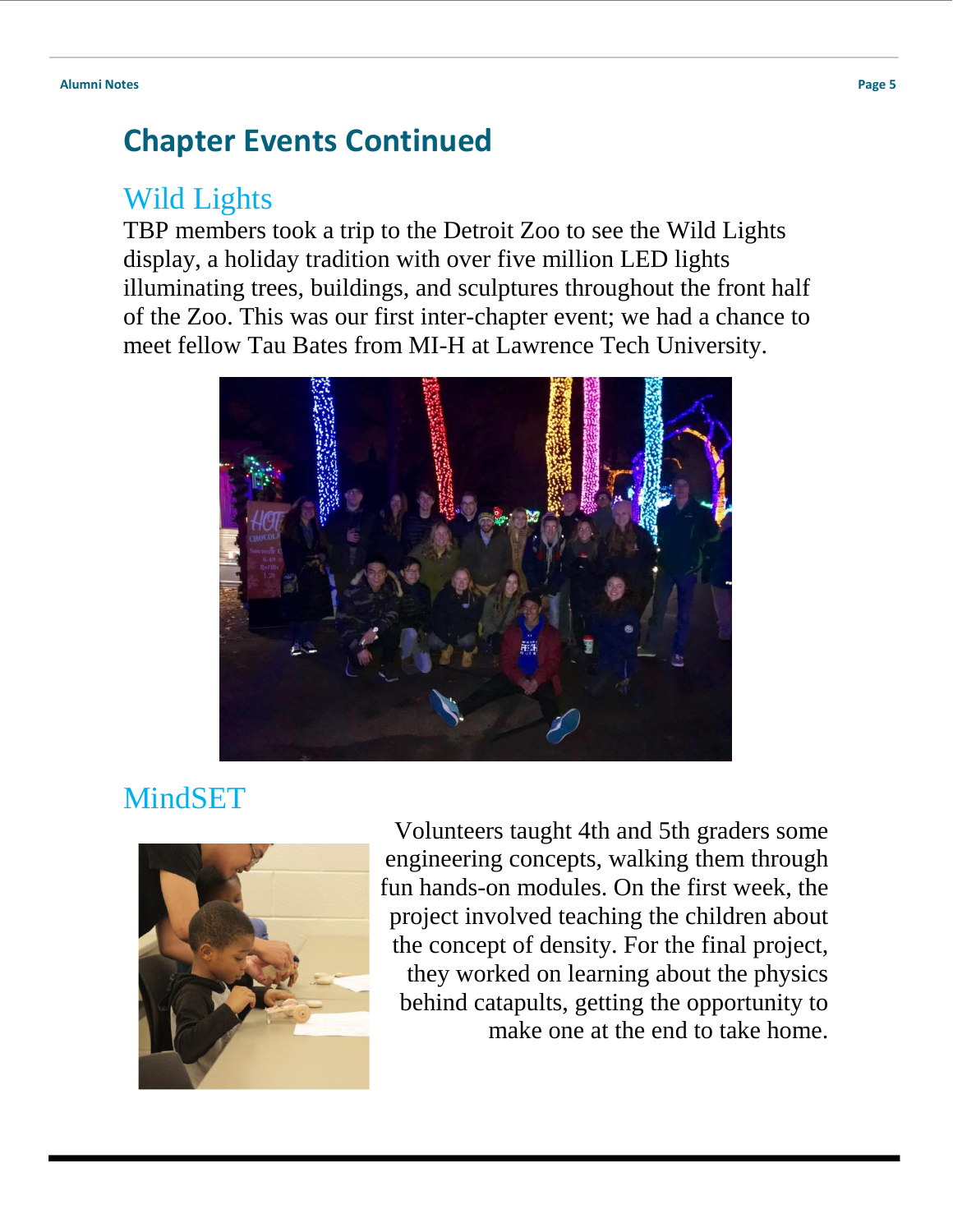# **Winter 2019 Officer Corps**

#### **Executive Team**

**President:** Angelo Vozza **Vice President:** Josh Polzin **Graduate Student VP:** Ellen Thompson **Secretary:** Adam Ley **Treasurer:** Sarah Puzycki

#### **Professional Development Team**

**Professional Development:** Brendon Brown **External Vice Presidents:**  Joe Brenner Allison Easton

#### **Chapter Team**

**Chapter Development Officer:** Reed Yalisove **Historian:** Allie Bopp **Publicity Officer:** Hongting (Ivy) Zhu **Membership Officer:** Eileen Li

#### **Events Team**

**Service Coordinator:** Kelly Crumley **K-12 Outreach Officers:**  Andrej Coleski Sydney Erickson

**Campus Outreach:** Arushi Agarwal **Activities Officer:** Rob Spiess

#### **Advisors**

Michael Benson Joanna Ciatti Kevin Greenman Prof. Joan Greve Eshita Khera Dr. Paul Kominsky Kyle Lady Pritpaul Mahal David Martel

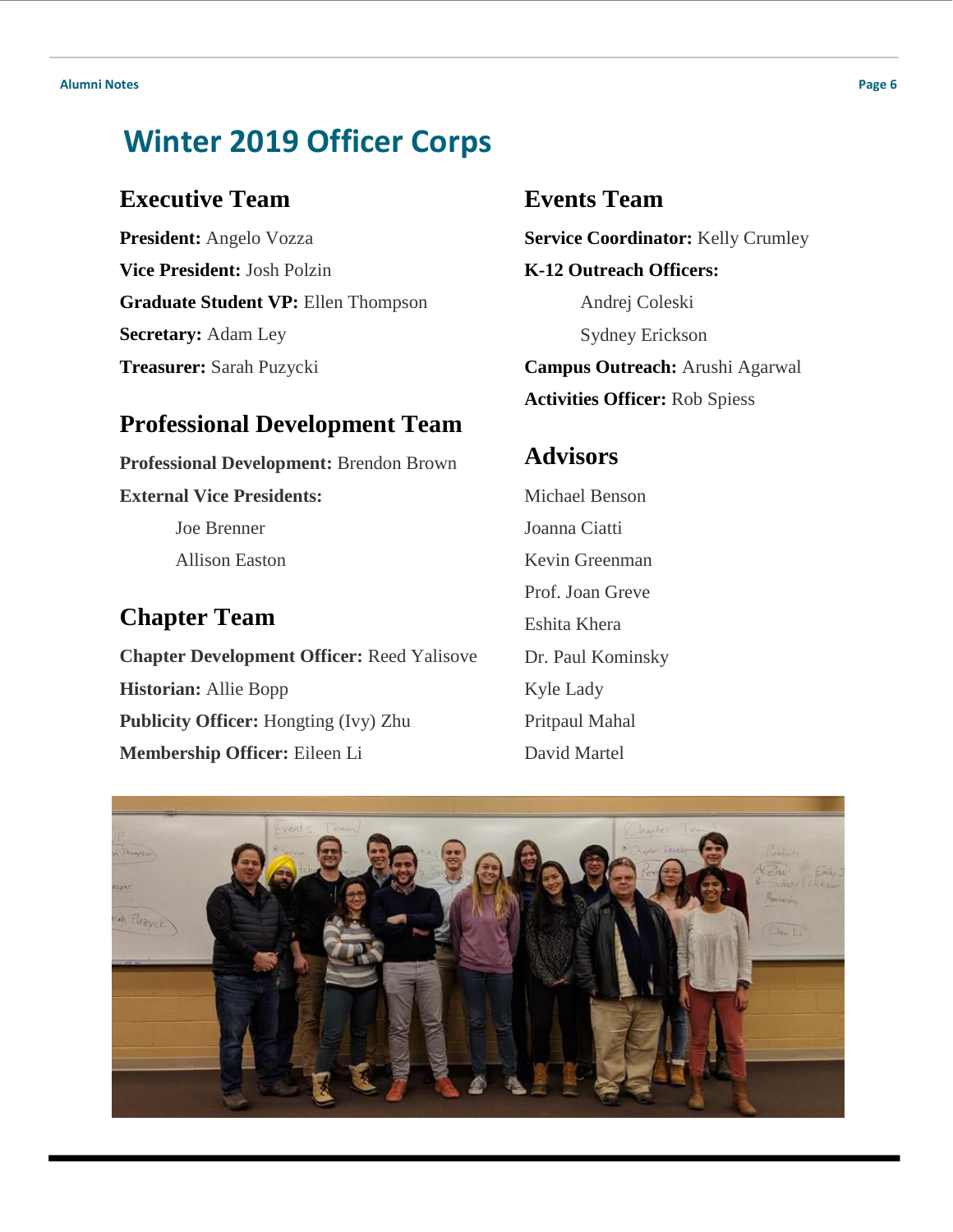### **Fall 2018 Initiates**

Congratulations to the 57 new undergraduate initiates, 18 new graduate initiates, and 1 new Eminent Engineer for joining the Mi-Gamma chapter of Tau Beta Pi. Additionally, we would like to congratulate the following Actives on their semester achievements:

Eshita Khera—Outstanding Officer Award Andrew Bourgeois—MVP Award Ethan Pacheck—Outstanding Active Award Hongting (Ivy) Zhu—Outstanding Electee Award Andrew Zuckerman—Outstanding Grad Electee Award



#### **Undergraduate Students**

Aaron Retsky Alex King Alexander Cucos Alexander Greer Alexander Kleb Alexander Schiffer Andrew Bourgeois Ankit Bhargava Atishay Singh Austin Stis Ava Seldin Cameron Kabacinski Chad Wilson Christopher Dong Chun Wong Claire Huang Dan Maguire Derek Manuel Fermin Dylan Beck Eileen Li George Adamson

Helena Gregg Ho Him Felix Lui Hongting Zhu Ian Malinow Ian Robinson James Harris Calhoun Jared Fishman Jonathan Demeter Joshua Christopher Polark Joshua Knebel Justin Shim Karl Koenig Kelly Crumley Krishan Amin Kristina Nunez Kyoung Min Kim Makarand Parigi Matan Gottesman Mateo Sanchez Max Pierce Housner

Nathan Li

Nathan Max Podolsky Nicholas Young Noah Henry Zaatar Patrick Colin Roach Rahul Surendra Khambete Robert Spiess Ryan Skorka Samuel David Dolphin Sarah Kalasky Sarah Puzycki Sydney Erickson Tejas Harith Trevor Ray Gravely Yixin Xiao Yunjia Xu

#### **Graduate Students**

Noora Hussein Ba Sunbul Palaniappan Chellappan John Hemmerling Nishant Jalgaonkar Manuel Lanchares-Prieto Anny Xinxiao Lin Ellen Thompson Tianlin Wang Gary Wilks Robert P Loweth, Jr Matthew Meacham Anjali Mittal Tejas Navaratna Ashish Sajwan Juan Paredes Jenny Smith Yujing Song Andrew Zuckerman

**Eminent Engineers** Rachael Schmedlen